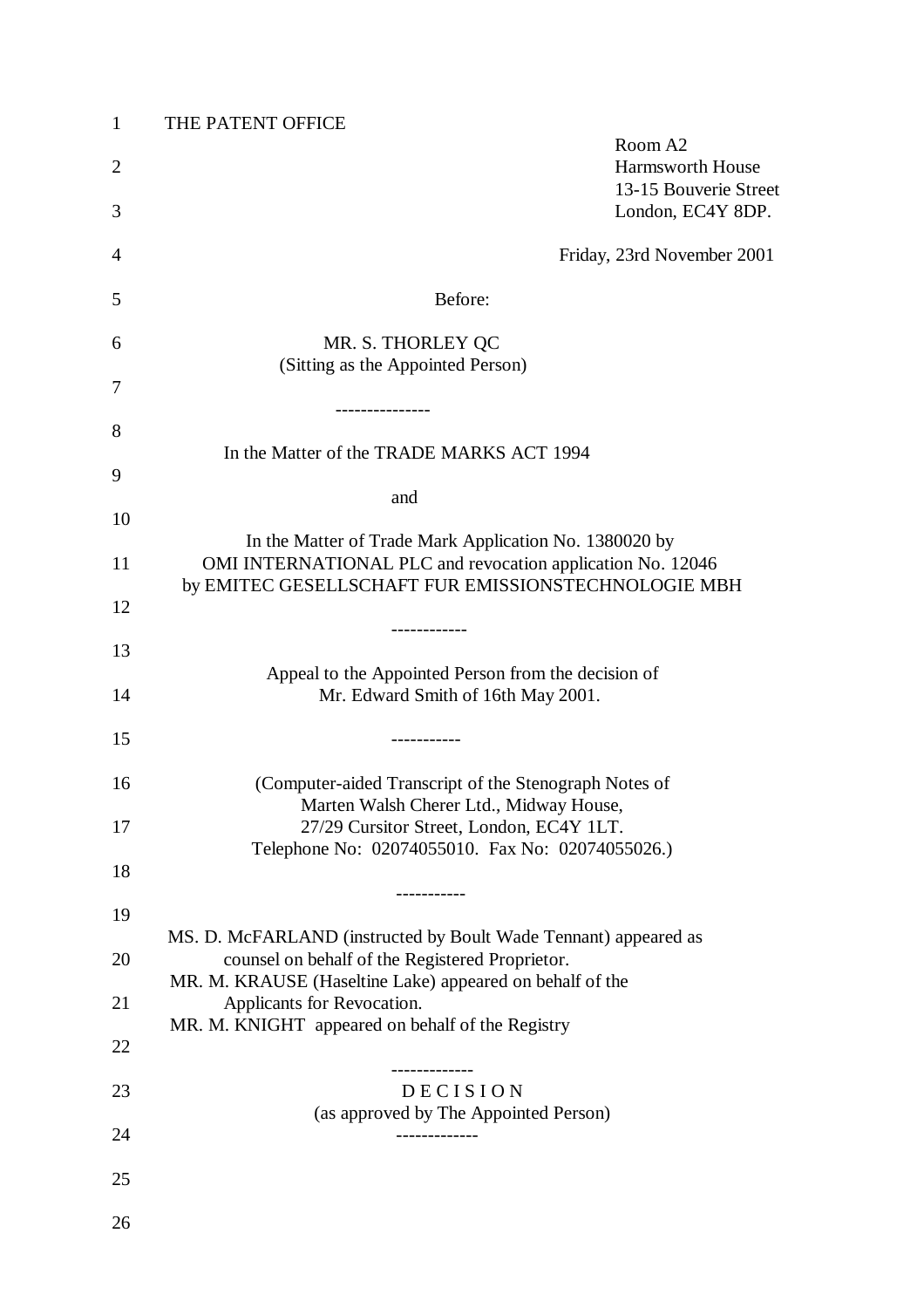## 1 THE APPOINTED PERSON: This appeal arises in unusual

| $\overline{2}$ | circumstances. It is an appeal from a decision of an Officer  |
|----------------|---------------------------------------------------------------|
| 3              | acting for the Registrar, dated 16th May 2001. It arose in    |
| $\overline{4}$ | revocation proceedings, brought under section 46 of the Act   |
| 5              | by EMITEC Gesellschaft Fur Emissionstechnologie MBH against   |
| 6              | registration number 1380020, which is for the Trade Mark      |
| 7              | OMITEC, which has been registered since September 1992 in     |
| 8              | Class 9, in respect of various electrical, optical and        |
| 9              | scientific apparatus.                                         |
| 10             | The application for revocation was filed on 30th              |
| 11             | October 2000 and a copy of the application was sent to the    |
| 12             | registered proprietor at his recorded address for service on  |
| 13             | 9th November 2000. The recorded address for service was that  |
| 14             | of the proprietor's trade mark agents, Boult Wade Tennant.    |
| 15             | At that time, the registered proprietor was OMI International |
| 16             | Plc. As I understand it, OMI International Plc had been       |
| 17             | placed into administration on 5th February 1999 and           |
| 18             | subsequently into liquidation on 28th September 2000, by      |
| 19             | which time its name had been changed to Solvera Plc.          |
| 20             | Accordingly, when the form TM26, on which the application for |
| 21             | revocation was presented, was sent to Boult Wade Tennant,     |
| 22             | they forwarded it to a firm of accountants called Begbies     |
| 23             | Traynor of Deansgate, Manchester, partners of whom were       |
| 24             | acting as liquidators. I have before me a witness statement   |
| 25             | of Mr. Stanley, one of those joint liquidators, who gives     |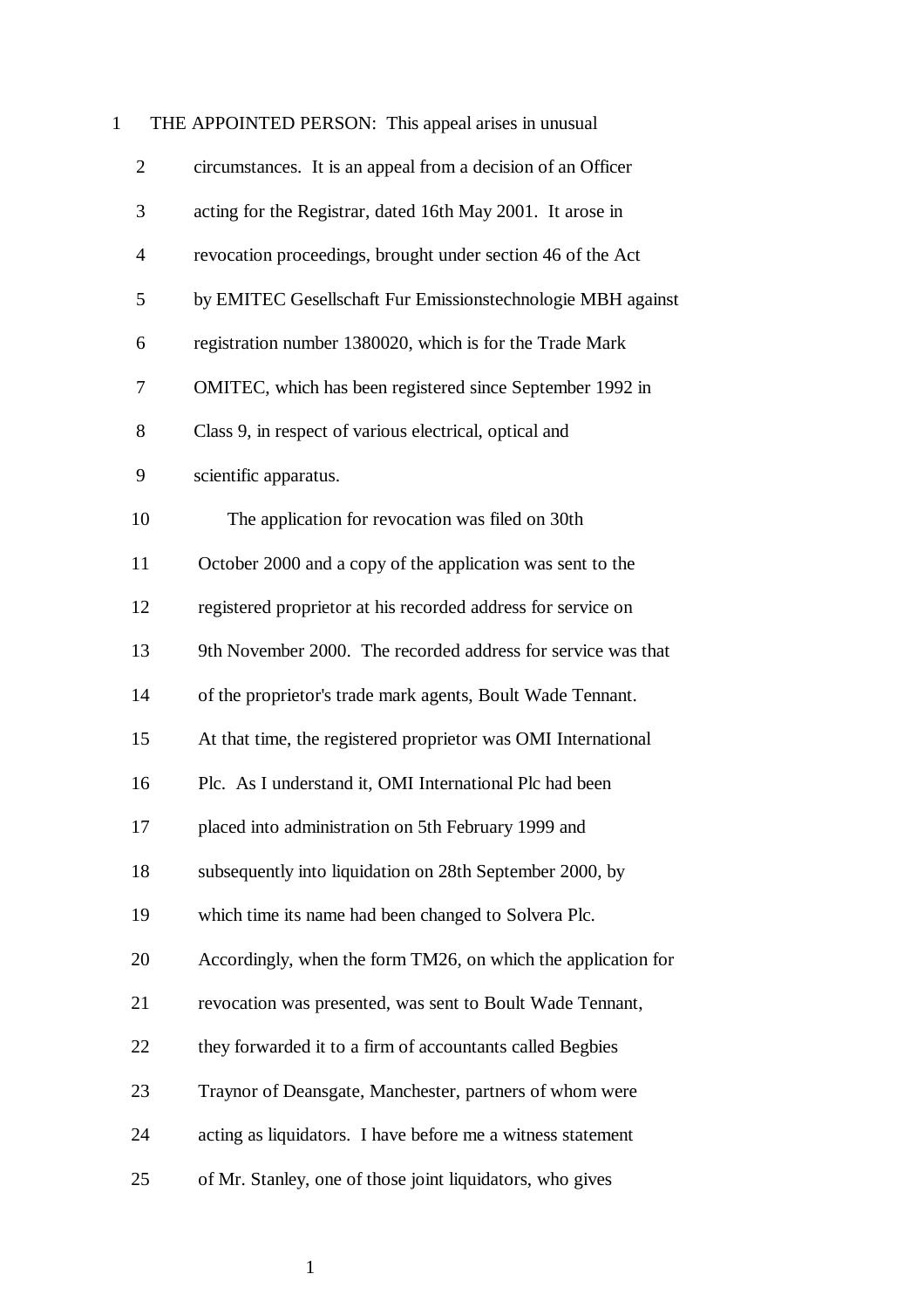| $\mathbf{1}$   | evidence that, once he became aware of the existence of the   |
|----------------|---------------------------------------------------------------|
| $\overline{2}$ | registration, he contacted the registered proprietor and      |
| 3              | determined that the application for revocation should be      |
| $\overline{4}$ | defended.                                                     |
| 5              | Pursuant to Rule 31(2) of the Trade Mark Rules, it is         |
| 6              | necessary for a proprietor who wishes to defend an            |
| 7              | application for registration to do two things. The Rule       |
| 8              | states as follows:                                            |
| 9              | "Within three months of the date on with a copy of            |
| 10             | notice and statement is sent by the registrar to the          |
| 11             | proprietor, the proprietor may file a counter-statement, in   |
| 12             | conjunction with notice of the same on Form TM8 and either:   |
| 13             | (a) two copies of evidence of use made of the mark; or (b)    |
| 14             | reasons for non-use of the mark."                             |
| 15             | Thereafter, there is a provision for the Registrar to         |
| 16             | send copies of the Form TM8 and the evidence to the           |
| 17             | applicant. Mr. Stanley deposes, in paragraphs 7 and 8 of his  |
| 18             | witness statement as follows:                                 |
| 19             | "7: To meet the official deadline of 9th February             |
| 20             | 2001, which had been set by the Trade Marks Registry, I       |
| 21             | prepared and filed a Form TM8, together with a                |
| 22             | counter-statement, again detailing the position with regard   |
| 23             | to the Trade Mark OMITEC and confirming that it had been used |
| 24             | with the registered owner's consent by OMITEC Information     |
| 25             | Services Ltd, the new name for OMITEC Circuits Ltd and OMITEC |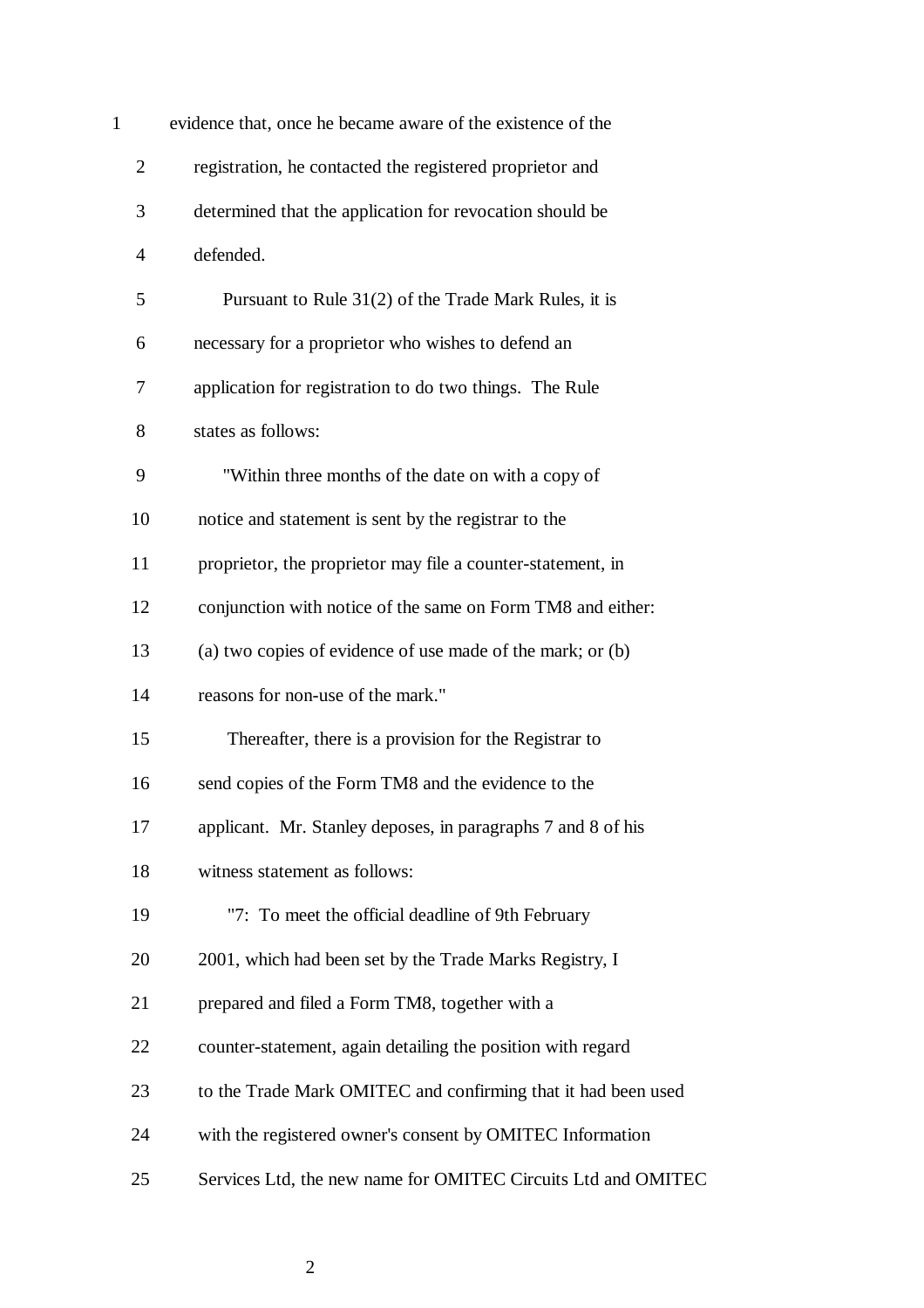1 Ltd.

| $\overline{2}$ | "8: To minimise the costs being incurred by Solvera           |
|----------------|---------------------------------------------------------------|
| 3              | Plc, David Archer, one of our administrators, advised Boult   |
| $\overline{4}$ | Wade Tennant in a telephone conversation in February 2001     |
| 5              | that my firm would prefer to continue handling this matter."  |
| 6              | Accordingly, on 8th February a Form TM8 was filed at          |
| 7              | the Patent Office, having been completed, apparently, by      |
| 8              | Mr. Archer of Begbies Traynor. It includes not only the       |
| 9              | formal part, which records Boult Wade and Tennant as being    |
| 10             | the name of the agent, but also includes under the name and   |
| 11             | daytime telephone number of the person to contact,            |
| 12             | Mr. Archer, with his telephone number in Manchester. Also,    |
| 13             | it contains a counter-statement making it plain that the      |
| 14             | matter was to be defended. The counter-statement was signed   |
| 15             | by Paul Stanley and paragraph 7 reads:                        |
| 16             | "It is apparent that the OMITEC Trade Mark has been           |
| 17             | used within the last five years by OMITEC Information         |
| 18             | Services Ltd and OMITEC Ltd. The trade mark was not           |
| 19             | specifically included in the sale agreement although, had its |
| 20             | existence been known, it would is been. Therefore, the trade  |
| 21             | mark has been used with the registered owner's consent and    |
| 22             | revocation should not be upheld."                             |
| 23             | Although paragraph 7 states that it is apparent that          |
| 24             | the Mark has been used, that was not apparent from the        |
| 25             | counter-statement. The only other documents that were on      |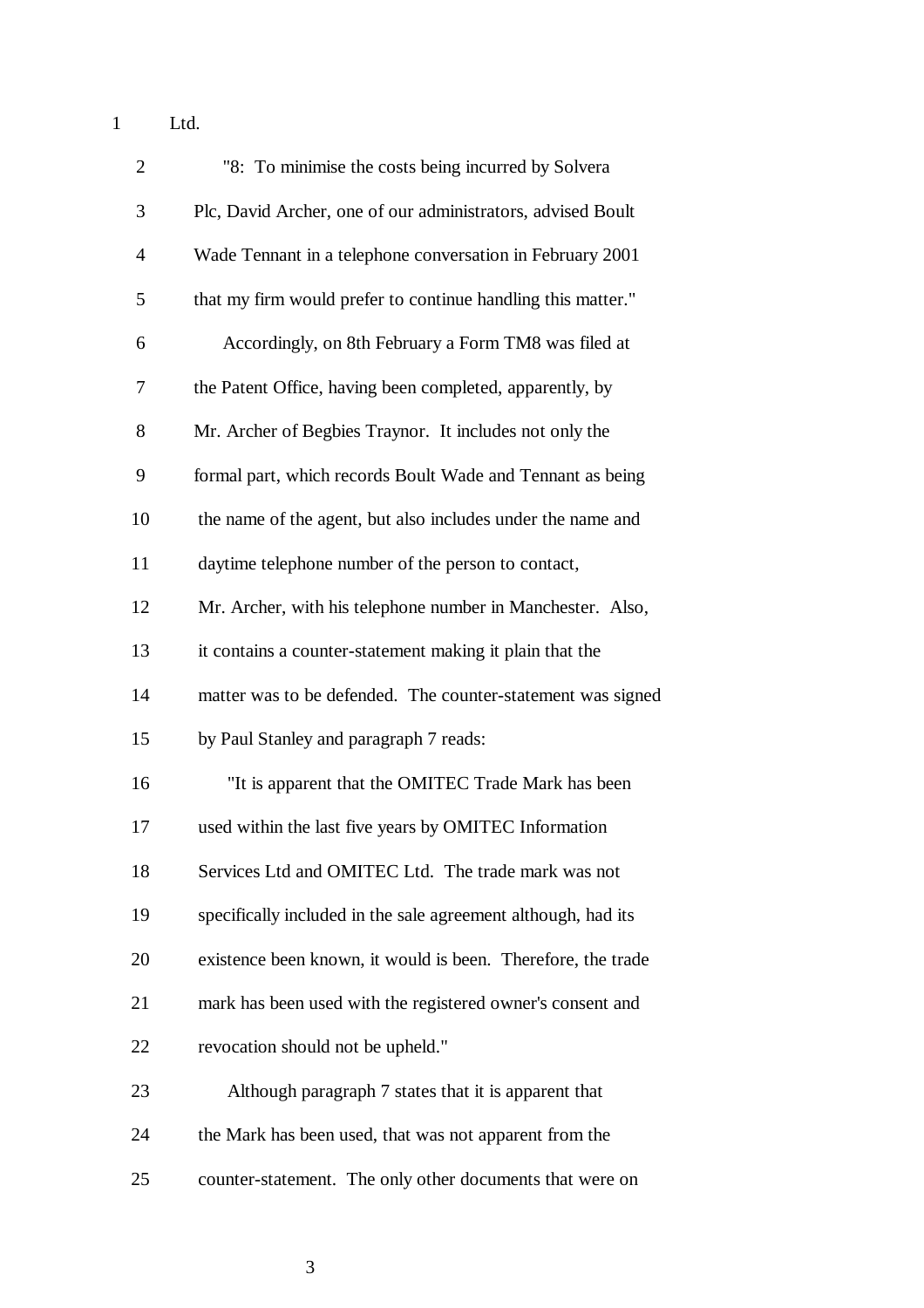| $\mathbf{1}$   | file on that date were the two letters from Begbies Traynor.  |
|----------------|---------------------------------------------------------------|
| $\overline{2}$ | The material passages of the first, dated 6th February 2001,  |
| 3              | read as follows:                                              |
| $\overline{4}$ | "I advise that on 27th October 1999, the names OMITEC         |
| 5              | Circuit Ltd and OMITEC Ltd were assigned to shelf companies   |
| 6              | by way of an agreement. Under this agreement, Solvera Plc     |
| 7              | (formerly OMI International Plc) understood that it, or any   |
| 8              | subsidiary would not trade under the OMITEC brand, bring any  |
| 9              | action for passing off against OMITEC or attempt to register  |
| 10             | the mark in any jurisdiction. In the light of the sale of     |
| 11             | the above names, the Trade Mark OMITEC has been used within   |
| 12             | the last five years and therefore the application for the     |
| 13             | revocation of the trade mark should not be upheld. I advise   |
| 14             | that Morgan Cole, solicitors acting for the purchasers, will  |
| 15             | contact you further. Should you have any further queries,     |
| 16             | please do not hesitate to contact David Archer of this        |
| 17             | office."                                                      |
| 18             | The second letter was dated 7th February contained the        |
| 19             | Form TM8, along with a counter-statement and stated:          |
| 20             | "I trust the information provided is sufficient to            |
| 21             | counter the application for revocation of the trade mark.     |
| 22             | However, should you require any further information, please   |
| 23             | do not hesitate to contact David Archer at this office."      |
| 24             | It was not seriously suggested before me that paragraph       |
| 25             | 7 of the counter-statement, or the comments in the letters of |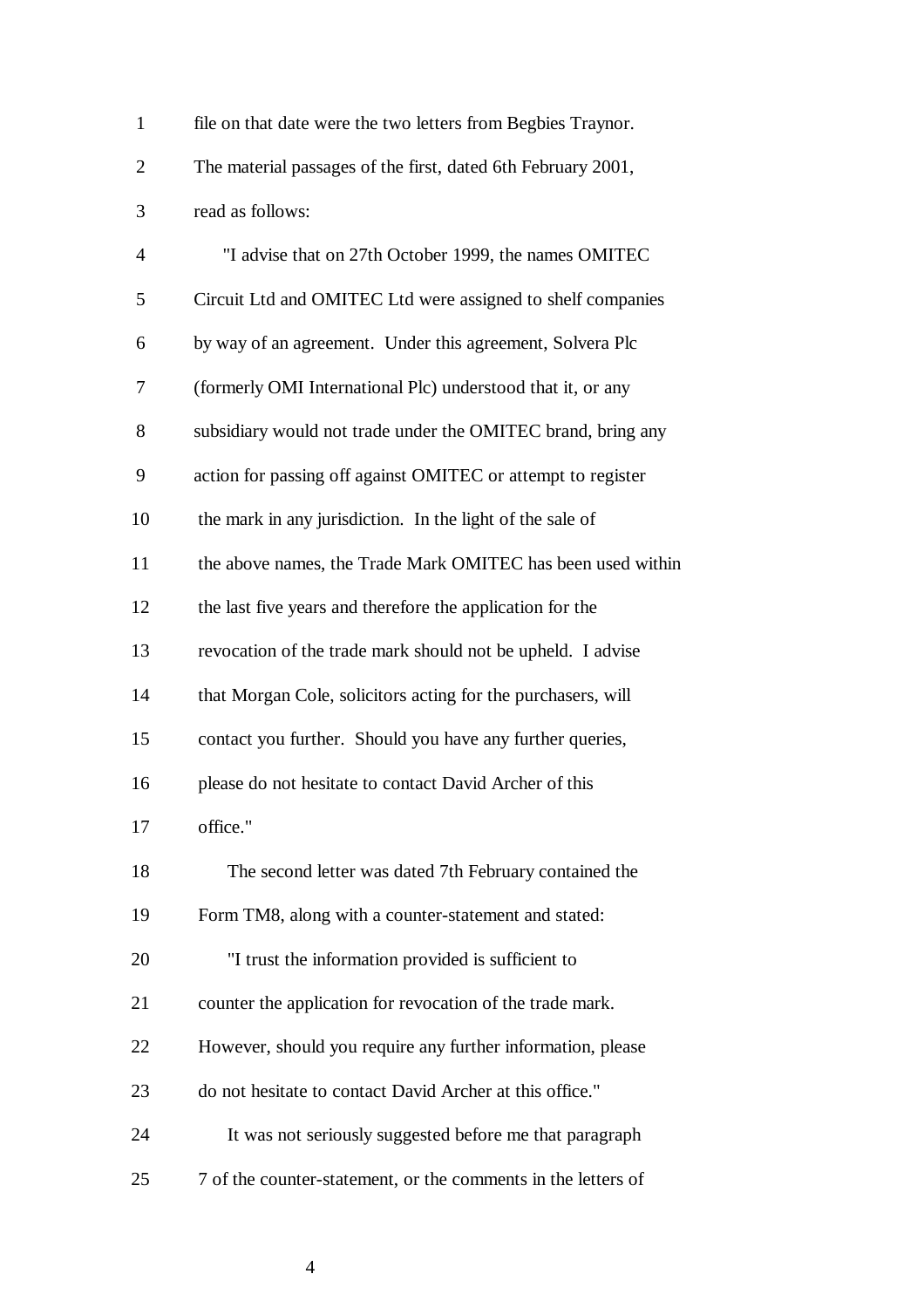| $\mathbf{1}$   | 6th or 7th February 2000 constituted any evidence of use.      |
|----------------|----------------------------------------------------------------|
| $\mathbf{2}$   | All the comments amount merely to an assertion. Accordingly,   |
| 3              | the requirements of Rule $31(2)(a)$ had not been complied with |
| $\overline{4}$ | and no reasons for non-use, pursuant to Rule $31(2)(b)$ had    |
| 5              | been put forward, since the assertion was one of use, not      |
| 6              | justifiable non-use.                                           |
| 7              | Rule $31(3)$ provides as follows:                              |
| 8              | "Where a counter-statement, in conjunction with a              |
| 9              | notice of the same, on Form TM8, and evidence of use of the    |
| 10             | mark or reasons for non-use of the mark, are not filed by the  |
| 11             | proprietor within the period prescribed by paragraph (2), the  |
| 12             | registrar may treat his opposition to the application as       |
| 13             | having been withdrawn."                                        |
| 14             | Plainly, had the representatives of Begbies Traynor            |
| 15             | properly read the rules, they would have appreciated that      |
| 16             | what they had done by filing the Form TM8 and the              |
| 17             | counter-statement and the letters of 6th and 7th February      |
| 18             | 2001, did not comply with the rules and thus it was open to    |
| 19             | the Registrar to treat the application as having been          |
| 20             | withdrawn.                                                     |
| 21             | As I read it, nothing more needed to be done by the            |
| 22             | Registrar. She had to scrutinise the material put forward to   |
| 23             | assess whether it complied with the rules, to conclude that    |
| 24             | it did not, and to revoke the mark.                            |
| 25             | In actual practice, however, that is not what happened.        |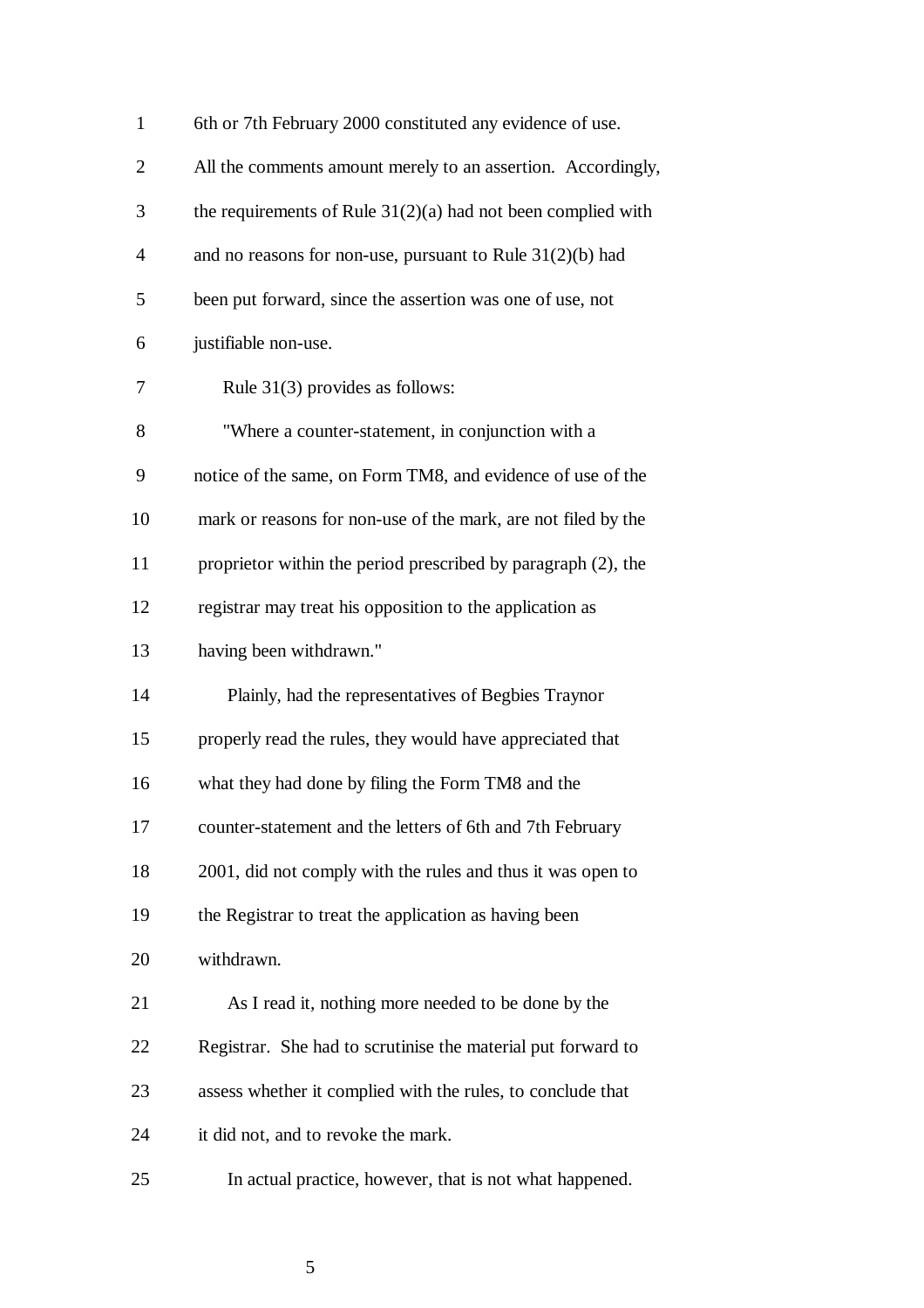| $\mathbf{1}$   | In accordance with the Registry's usual practice of           |
|----------------|---------------------------------------------------------------|
| $\overline{2}$ | attempting to assist anyone engaged in proceedings before     |
| 3              | them, they wrote a letter dated 21st February 2001 to Begbies |
| $\overline{4}$ | Traynor in response to the letter of 7th February and a copy  |
| 5              | of that letter was sent to Boult Wade Tennant.                |
| 6              | This letter, so far as material, read as follows:             |
| 7              | "The matter has been considered but what you have filed       |
| 8              | is insufficient for the Registrar to allow the proceedings to |
| 9              | continue. Rule 31(2) of the Trade Mark Rules 2000 requires    |
| 10             | that evidence of actual use of the trade mark by the          |
| 11             | registered proprietor or with his consent should be filed and |
| 12             | as such this has not been provided."                          |
| 13             | To my mind, nothing could be clearer from the terms of        |
| 14             | that letter but that the Registrar had identified the failure |
| 15             | to comply with Rule $31(2)$ and was drawing this to the       |
| 16             | attention of those acting on behalf the registered            |
| 17             | proprietor, for them to take such steps as they thought might |
| 18             | be taken to rectify the position.                             |
| 19             | Unfortunately, that letter was never brought to the           |
| 20             | attention of the representatives of Begbies Traynor, who were |
| 21             | responsible for the liquidation. We do not know whether the   |
| 22             | letter was lost in the post or lost within the internal       |
| 23             | system of Begbies Traynor, but I accept the evidence that it  |
| 24             | never came to the attention of a person responsible at        |
| 25             | Begbies Traynor. We do not know what happened to the copy     |

 $\sim$  6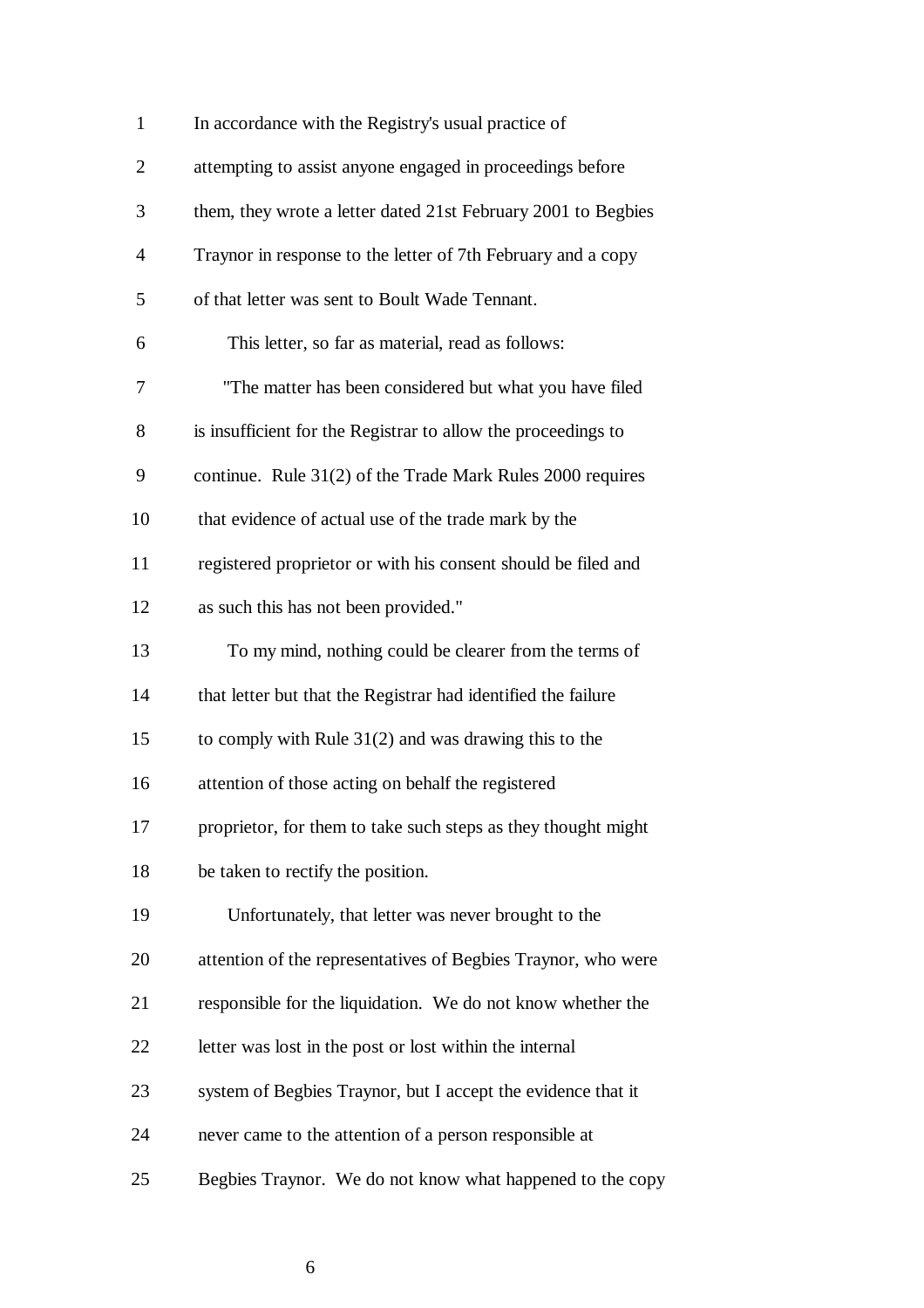| $\mathbf{1}$   | letter that was sent to Boult Wade Tennant, but in the light  |
|----------------|---------------------------------------------------------------|
| $\overline{2}$ | of Mr. Stanley's statement, that Boult Wade Tennant had been  |
| 3              | told that for reasons of costs, they would not be involved in |
| $\overline{4}$ | the proceedings it is not surprising, if Boult Wade Tennant   |
| 5              | received the letter, that they did nothing further about it.  |
| 6              | Since the letter was not received by Begbies Traynor,         |
| 7              | they did nothing further either. Hence, the Registrar         |
| 8              | received no response to her letter and no further steps were  |
| 9              | taken. It is therefore not surprising that the Decision of    |
| 10             | the 16th May revoked the mark. The Decision was communicated  |
| 11             | to the registered proprietor, who then became aware that the  |
| 12             | letter of 21st February had not been received.                |
| 13             | On 13th June 2001, Boult Wade Tennant wrote to the            |
| 14             | Registrar in the following terms:                             |
| 15             | "Although on 16th May 2001 a decision was issued to           |
| 16             | revoke the above mentioned registration on the basis of       |
| 17             | insufficient use, we have been informed by Begbies Traynor,   |
| 18             | the liquidators of Solvera Plc (formerly OMI International    |
| 19             | Ltd) that the letter of 21st February 2001 was never received |
| 20             | by them. They were therefore unaware that the information     |
| 21             | that had been filed on 7th February 2001 was deficient and    |
| 22             | that further information was required."                       |
| 23             | They requested that the Registrar should exercise her         |
| 24             | discretion and grant a retrospective extension of time to     |
| 25             | file evidence and to vacate the decision. In the              |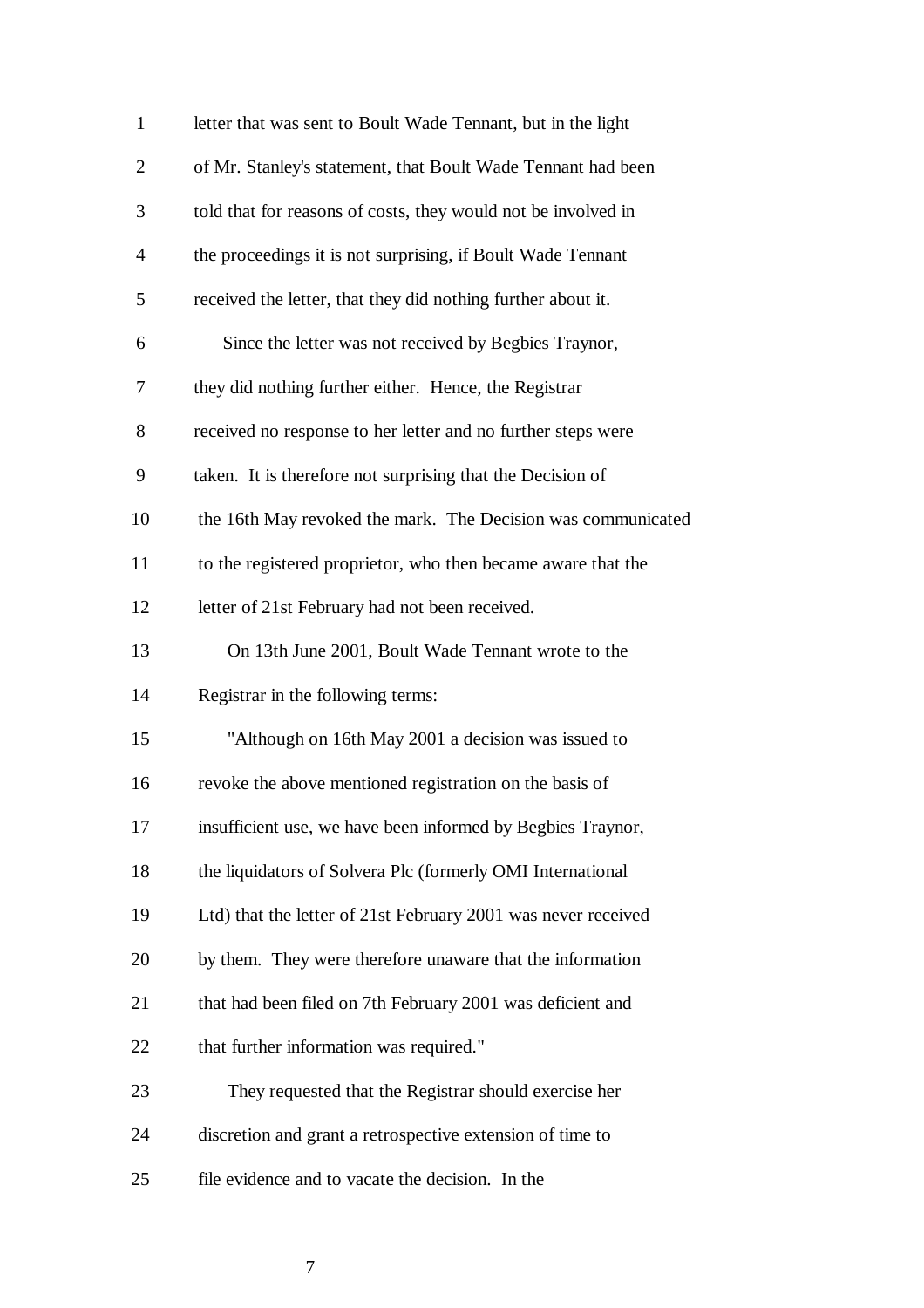| $\mathbf{1}$   | alternative, they lodged an appeal to the Appointed Person.   |
|----------------|---------------------------------------------------------------|
| $\mathfrak{2}$ | In my judgment, the latter course was the correct             |
| 3              | course. Once the Registrar has issued a decision revoking a   |
| $\overline{4}$ | trade mark she is functus and can thereafter not revisit her  |
| 5              | decision. Accordingly, the appeal came before me today with   |
| 6              | a request by Ms. McFarland, who appeared on behalf of the     |
| 7              | registered proprietor, that I should do two things: First of  |
| 8              | all, she asked that I should set aside the decision of 16th   |
| 9              | May and remit the matter to the registry; secondly, she       |
| 10             | submitted that it would be appropriate for me to exercise a   |
| 11             | discretion, which she contended resided within the registry   |
| 12             | to extend the time for filing evidence to today, so that the  |
| 13             | evidence of alleged use, in the form of a witness statement   |
| 14             | of Mr. Watkins, a director of OMITEC Group Ltd, dated 22nd    |
| 15             | June 2001, could be adduced.                                  |
| 16             | I have had the benefit of the assistance not only of          |
| 17             | Ms. McFarland but also of Mr. Krause of Haseltine Lake and    |
| 18             | with the agreement of both of them, of Mr. Knight, a          |
| 19             | Principal Hearing Officer representing the Registrar. This    |
| 20             | appeal raises difficult questions, both of the interpretation |
| 21             | of the rules and of the way in which discretion should be     |
| 22             | exercised.                                                    |
| 23             | I should say at once that I do not believe that it            |
| 24             | would be right for me merely to remit the matter to the       |
| 25             | registry. I would only remit the matter to the registry, in   |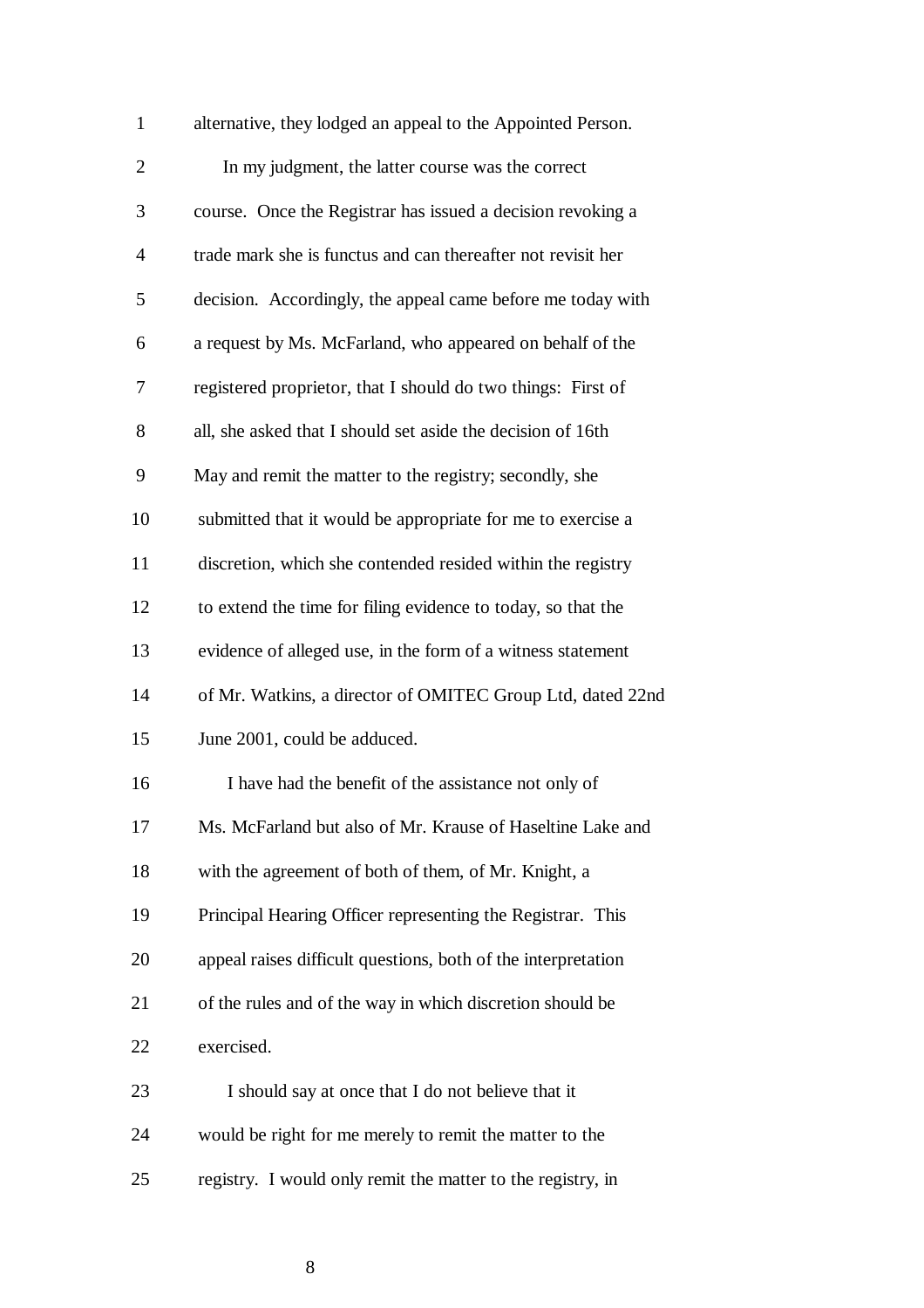| $\mathbf{1}$   | circumstances which involve setting aside one of their         |
|----------------|----------------------------------------------------------------|
| $\overline{c}$ | decisions, if I believed there was material before me which    |
| 3              | warranted that course. The only material that is before me     |
| $\overline{4}$ | in this case relates to the issue of whether or not it would   |
| 5              | have been possible and proper for the Registrar to exercise    |
| 6              | her discretion so as to extend time to file evidence. Only     |
| 7              | if I am satisfied that granting an extension would have been   |
| 8              | a proper exercise of her discretion, does it seem to me I      |
| 9              | have any power to set aside the decision. Accordingly, I       |
| 10             | must review the question of how that discretion should be      |
| 11             | exercised before I can reach a conclusion that it would be     |
| 12             | proper to remit.                                               |
| 13             | Ms. McFarland put forward the three possible routes by         |
| 14             | which I could envisage the Registrar would exercise her        |
| 15             | discretion in Ms. McFarland's client's favour: First of all    |
| 16             | she referred me to Rule $31(3)$ , which I have already set out |
| 17             | above and drew attention to the word "may" which she           |
| 18             | indicated gave the Registrar a discretion not to penalise a    |
|                |                                                                |
| 19             | failure to comply with Rule $31(2)$ by automatically revoking  |
| 20             | the Mark, but gave the Registrar a residual discretion in      |
| 21             | appropriate circumstances to relieve a party who had failed    |
| 22             | to comply with Rule $31(2)$ from the consequences of that      |
| 23             | failure.                                                       |

25 under Rule 68(1) to extend the time for filing evidence and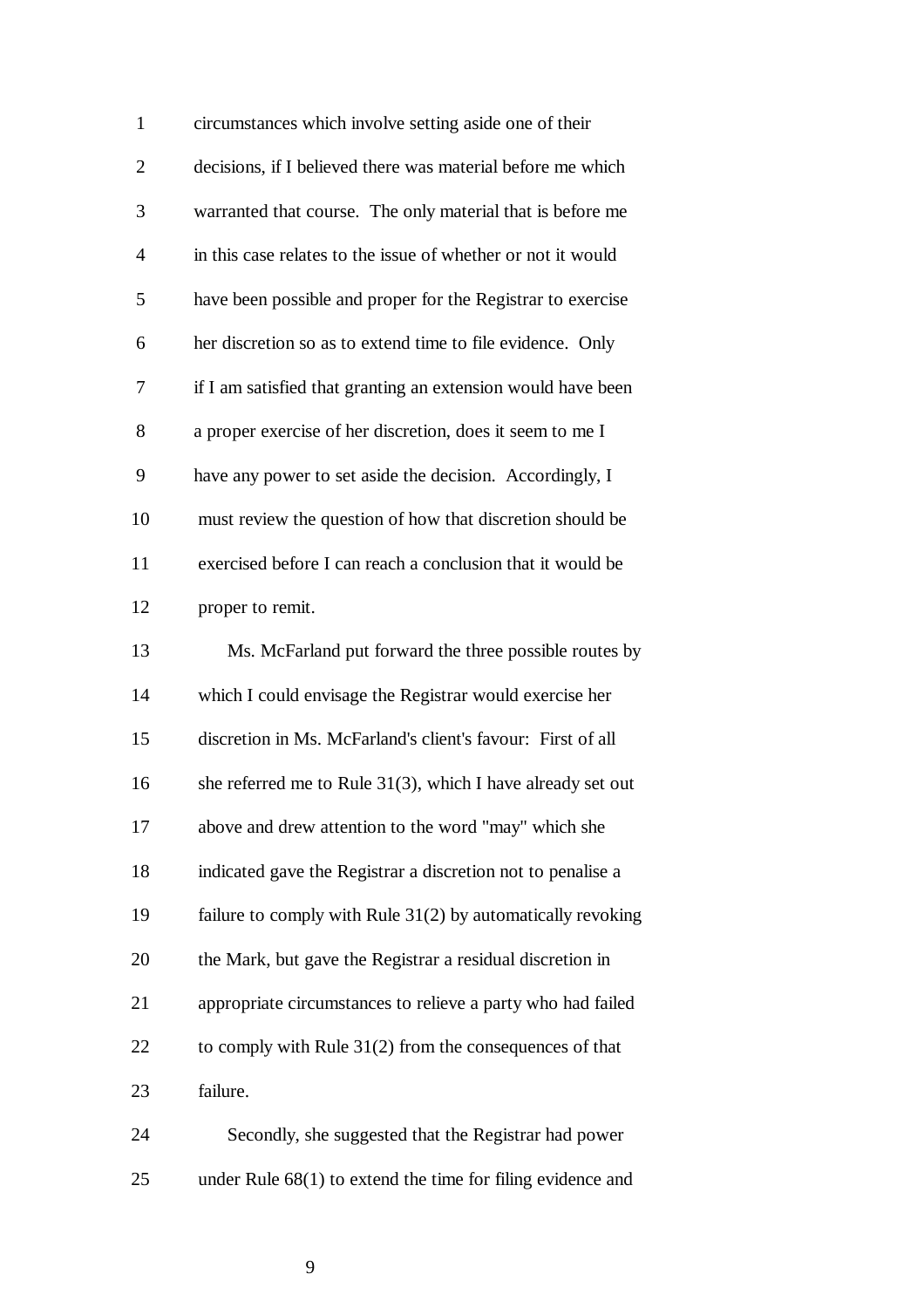| $\mathbf{1}$   | that, had an application been made to her before the date of  |
|----------------|---------------------------------------------------------------|
| $\overline{2}$ | the decision of 16th May, this is something she would have    |
| 3              | done. Rule $68(1)$ prescribes:                                |
| $\overline{4}$ | "The time or periods (a) prescribed by these Rules,           |
| 5              | other than the times or periods prescribed by the rules       |
| 6              | mentioned from paragraph (3) below, or (b) specified by the   |
| 7              | registrar for doing any act or taking any proceedings,        |
| 8              | subject to paragraph (2) below, may, at the written request   |
| 9              | of the person or party concerned, or on the initiative of the |
| 10             | registrar, be extended by the registrar as she thinks fit and |
| 11             | upon such terms as she may direct."                           |
| 12             | It is necessary also to set out Rule 3, which states,         |
| 13             | so far as material, as follows:                               |
| 14             | "The Rules excepted from paragraph (1) above are              |
| 15             | Rule 31(2)(time for filing counter-statement)."               |
| 16             | The third route by which Ms. McFarland suggested it           |
| 17             | might be possible for the Registrar to assist her clients was |
| 18             | under Rule 66, which provides:                                |
| 19             | "Subject to Rule 68 below, any irregularity in                |
| 20             | procedure in or before the Office or the registrar may be     |
| 21             | rectified on such terms as the registrar may direct."         |
| 22             | Let me deal first with Rule 66. As it makes plain,            |
| 23             | that is a rule which is subject to Rule 68. I am quite        |
| 24             | satisfied that if the Registrar does not have power to extend |
| 25             | time under Rule 68, she does not have power to act under Rule |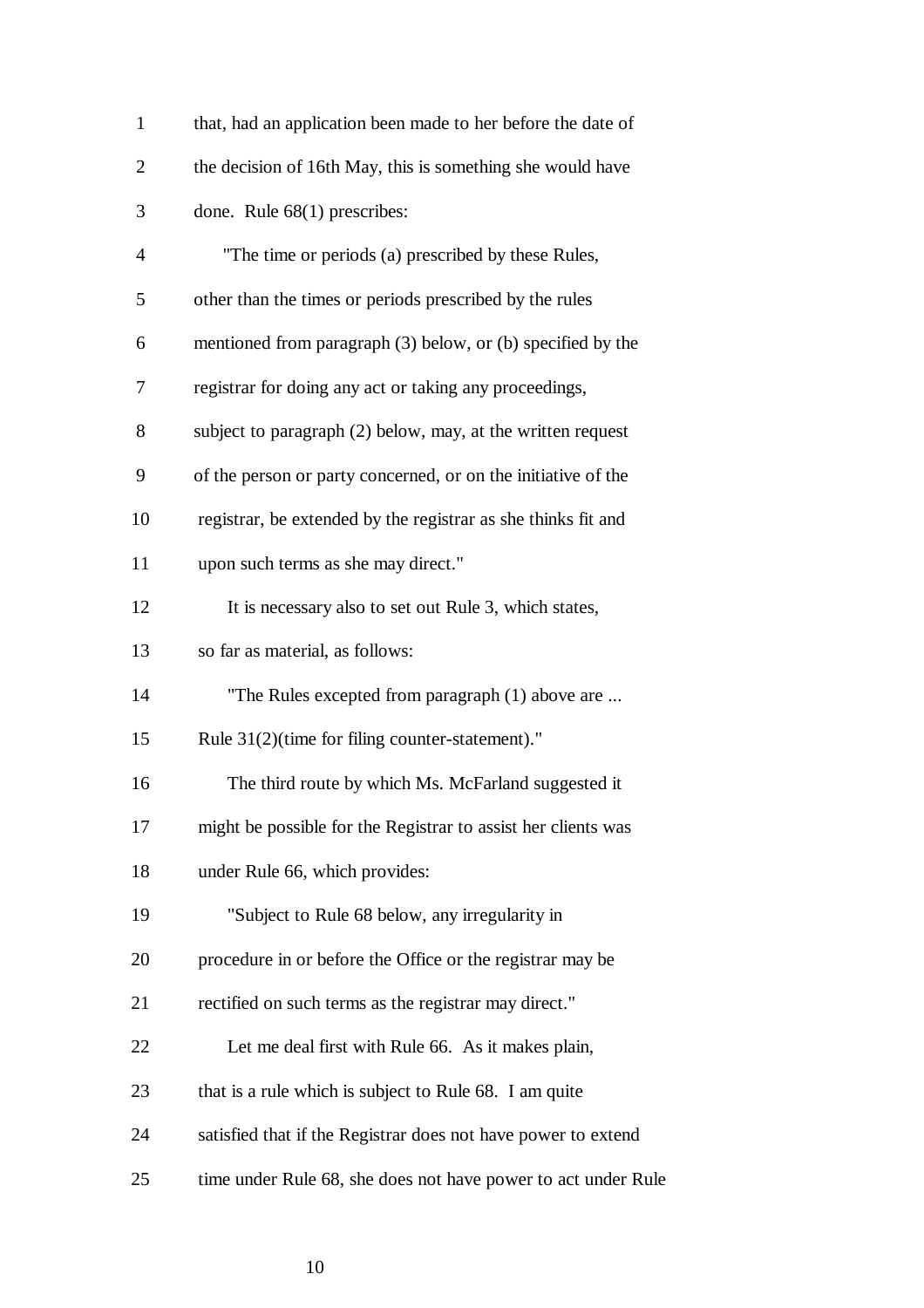| $\mathbf{1}$   | 66. There are a number of authorities on the relationship     |
|----------------|---------------------------------------------------------------|
| $\overline{2}$ | between rules such as Rule 66 and Rule 68 in the parallel     |
| 3              | provisions of the Patents Act. (See e.g. E's Application      |
| $\overline{4}$ | [1983] RPC 231) I do not believe that Rule 66 can help.       |
| 5              | When considering Ms. McFarland's submissions under Rule       |
| 6              | 31(3), Mr. Krause drew my attention to Rule 31(8). Rule       |
| 7              | $31(8)$ provides:                                             |
| 8              | "No further evidence may be filed, except that, in            |
| 9              | relation to any proceedings before her, the registrar may at  |
| 10             | any time if she thinks fit give leave to either party to file |
| 11             | such evidence upon such terms as she may think fit."          |
| 12             | He contended that that provision only enabled the             |
| 13             | filing of further evidence; it did not permit the filing of   |
| 14             | initial evidence late. I am unable to accept that             |
| 15             | submission. I believe that the provisions of section $31(8)$  |
| 16             | are deliberately drawn widely to enable the Registrar to      |
| 17             | exercise her discretion to admit any evidence that is         |
| 18             | material in proper circumstances. I do not think, therefore,  |
| 19             | that the discretion under $31(3)$ is restricted so as to      |
| 20             | prevent the admission of evidence with a suitable extension   |
| 21             | of time in appropriate circumstances and within the ambit of  |
| 22             | the rules. However, any exercise of discretion under Rule     |
| 23             | $31(3)$ cannot be such as to circumvent the plain language of |
| 24             | other rules.                                                  |
| 25             | Mr. Knight helpfully indicated what the Registrar's           |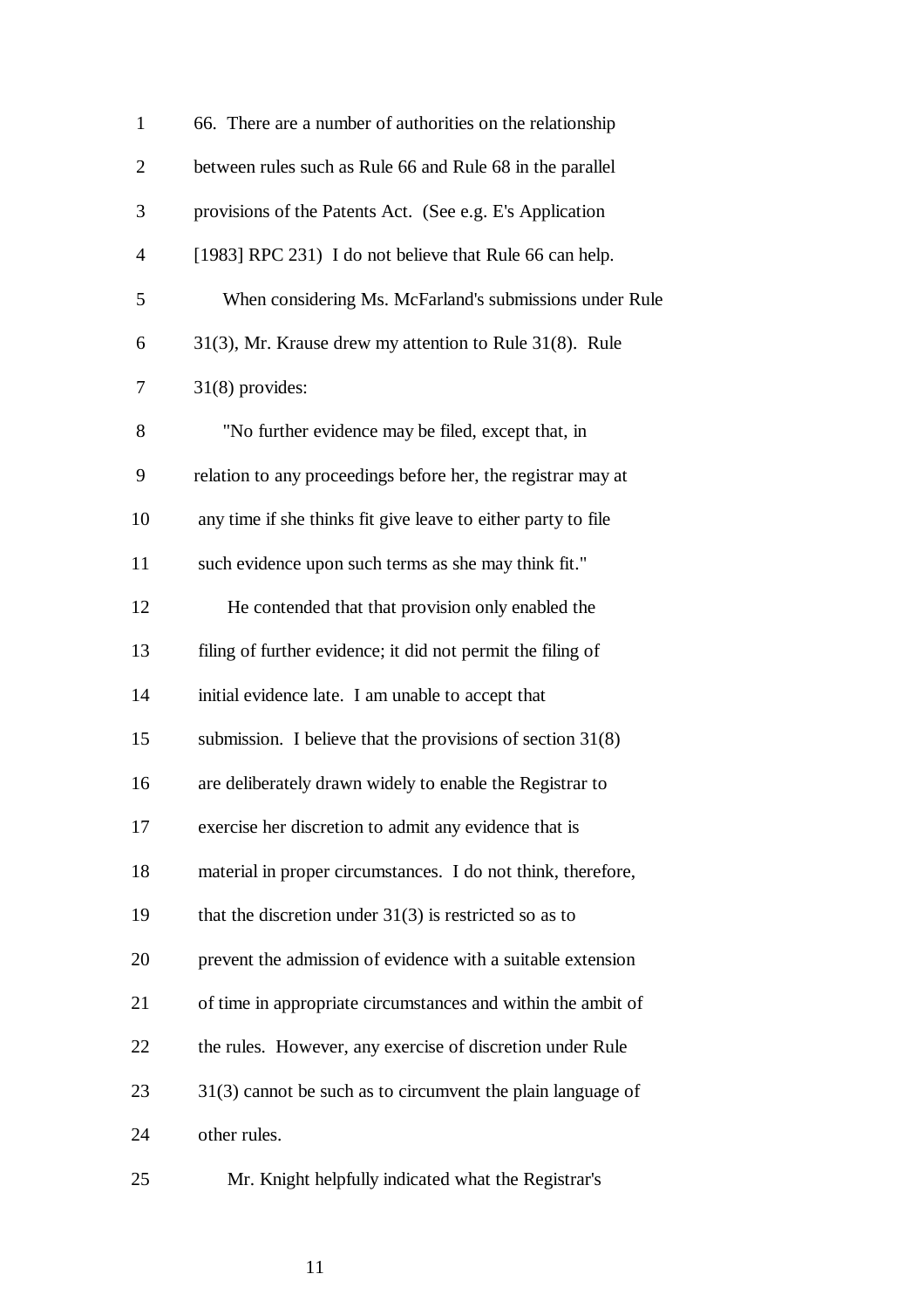| $\mathbf{1}$   | practice was in these circumstances. Obviously, it is for me   |
|----------------|----------------------------------------------------------------|
| $\overline{2}$ | to consider whether that is correct. He indicated that the     |
| 3              | Registrar felt herself under no obligation to send out         |
| $\overline{4}$ | letters like that sent out on 21st February but that,          |
| 5              | naturally, she does so to be of assistance. He therefore       |
| 6              | contended that no irregularity had occurred in procedure in    |
| 7              | or before the office. I agree, but for the reasons I have      |
| 8              | already given, that is not relevant.                           |
| 9              | Secondly, Mr. Knight indicated that under Rule 31(2)           |
| 10             | the Registrar would consider, in appropriate circumstances,    |
| 11             | an extension of time for filing evidence. As I understood      |
| 12             | it, he felt that the exercise of that discretion was being     |
| 13             | carried out under Rule 68. It is therefore necessary for me    |
| 14             | first to decide whether Rule $68(3)$ prevents any extension of |
| 15             | time for the filing of evidence, even though a Form TM8 has    |
| 16             | been filed in due time.                                        |
| 17             | The purpose behind the apparently draconian terms of           |
| 18             | Rule $68(3)$ is plain. Although I have only cited one of the   |
| 19             | rules that is referred to in that sub-rule, all the other      |
| 20             | rules mentioned are rules which set time limits for the        |
| 21             | commencement or continuation of proceedings. They are dates    |
| 22             | which are essential so that all the parties shall know         |
| 23             | whether or not trade marks are being opposed or are being      |
| 24             | defended. There is good reason for a formality to take place   |
| 25             | on a particular date so that everybody knows what the          |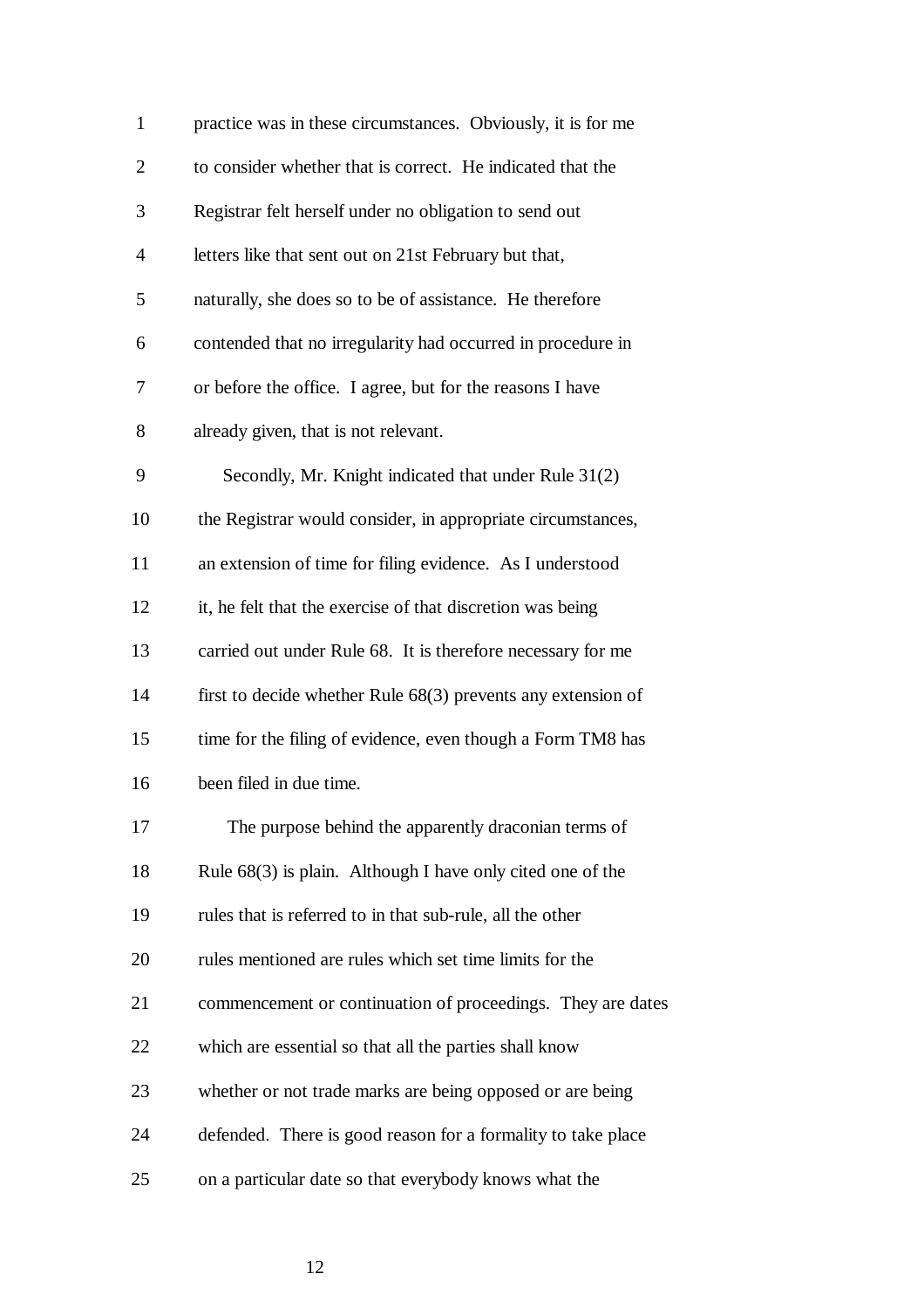| $\mathbf{1}$   | position is. I believe that the qualification in Rule $68(3)$ |
|----------------|---------------------------------------------------------------|
| $\overline{2}$ | is important, where it puts in parenthesis: "(Time for        |
| 3              | filing counter-statement)." This is the essential step which  |
| $\overline{4}$ | shows that the proceedings are to be defended. I think to     |
| 5              | interpret Rule 68(3) any wider than this, so as to cover also |
| 6              | the filing of evidence, would be unnecessarily burdensome on  |
| 7              | the parties and would not be carrying out the purpose of the  |
| 8              | subsection. I am therefore satisfied that Rule $68(3)$ does   |
| 9              | not prevent the Registrar, in an appropriate circumstance,    |
| 10             | from granting an extension of time for the filing of          |
| 11             | evidence, where a Form TM8 has been filed in due time.        |
| 12             | Mr. Knight did suggest that the Registrar felt she            |
| 13             | might have power to extend the time for filing the Form TM8.  |
| 14             | I must say that, as presently advised, I have my doubts on    |
| 15             | this, but this is not a matter that arises for decision in    |
| 16             | these proceedings. Therefore, I make no concluded finding on  |
| 17             | it. Accordingly, I am satisfied that in an appropriate case,  |
| 18             | the Registrar does have power to extend the time for filing   |
| 19             | evidence, where the Form TM8 has properly been filed by the   |
| 20             | due date. It is therefore not necessary for me to consider    |
| 21             | an alternative route to relieving the registered proprietor   |
| 22             | from the position it now finds itself in, which was suggested |
| 23             | by Mr. Knight to exist by virtue of the provisions of Rule    |
| 24             | 57. Again, I make no finding as to the extent of the          |
| 25             | Registrar's powers under Rule 57 on this appeal.              |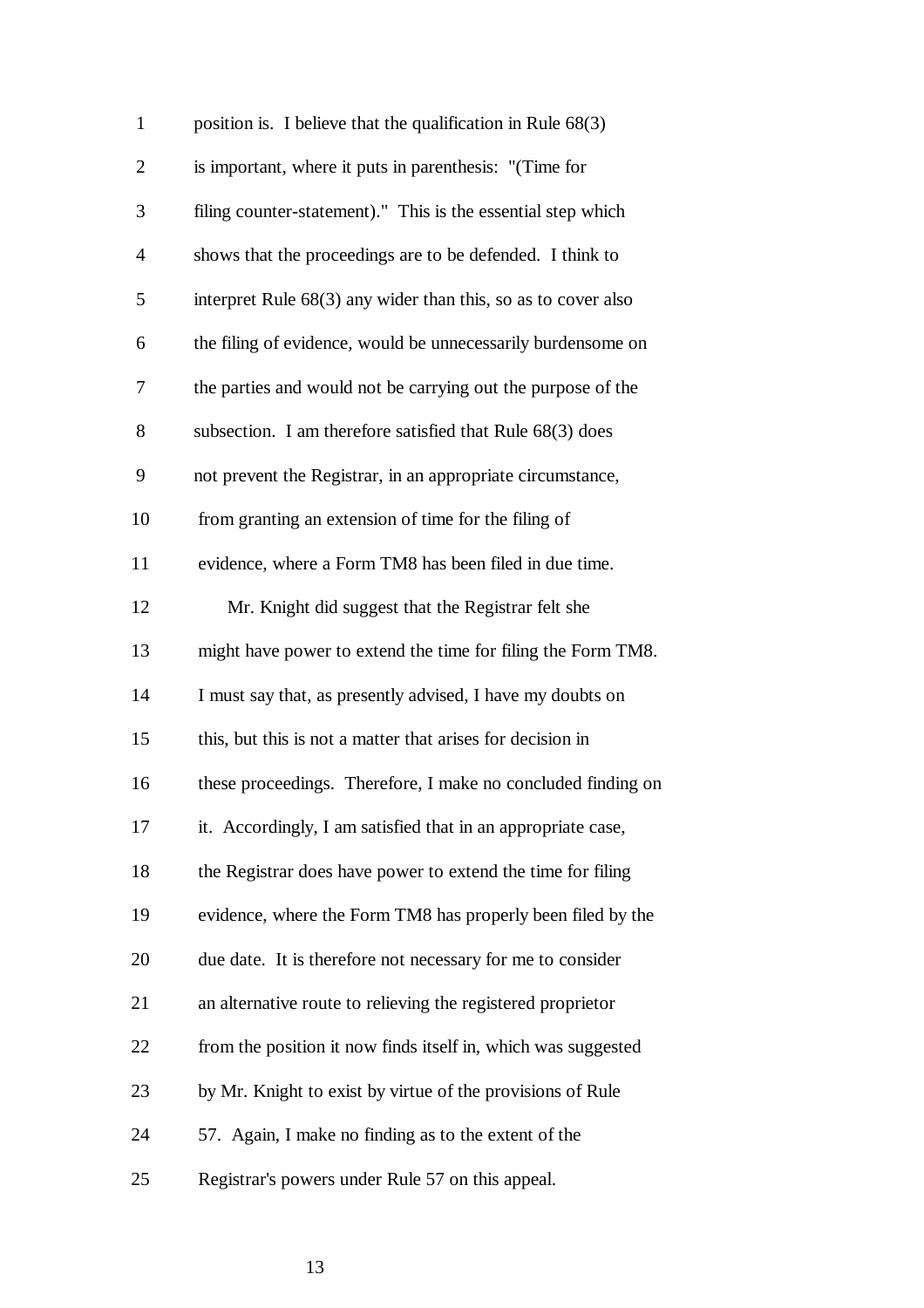| $\mathbf{1}$   | With that over-lengthy introduction, I turn to the            |
|----------------|---------------------------------------------------------------|
| $\overline{2}$ | basic question that now has to be decided as to whether or    |
| 3              | not, in the circumstances, it would be right for the          |
| $\overline{4}$ | Registrar to exercise her discretion to admit the further     |
| 5              | evidence and accordingly, whether it would be right for me to |
| 6              | do so today.                                                  |
| 7              | I have no doubt at all that, had the letter of 21st           |
| 8              | February come to the attention of Begbies Traynor before 16th |
| 9              | May 2001, they would have reacted as the registered           |
| 10             | proprietor did react once it came to its attention that the   |
| 11             | mark had been revoked. Plainly, there was an error by         |
| 12             | Begbies Traynor in not reading Rule 31 and in not complying   |
| 13             | with the Rules, but these things happen. It would require     |
| 14             | compelling reasons in circumstances such as this for          |
| 15             | punishing the registered proprietor by revoking his mark and  |
| 16             | leaving him to seek such remedy as he saw fit from the        |
| 17             | liquidator for what appears to be his negligence.             |
| 18             | The Registrar would need evidence of damage to the            |
| 19             | applicant for revocation, which had arisen by the failure.    |
| 20             | The applicant for revocation is concerned to have the mark    |
| 21             | removed because, at present, it is acting as a block to the   |
| 22             | registration of a mark which the applicant for registration   |
| 23             | wishes to have registered, but that block existed before the  |
| 24             | error of Begbies Traynor and was not caused by it.            |
| 25             | I have reached the conclusion that, had Begbies Traynor       |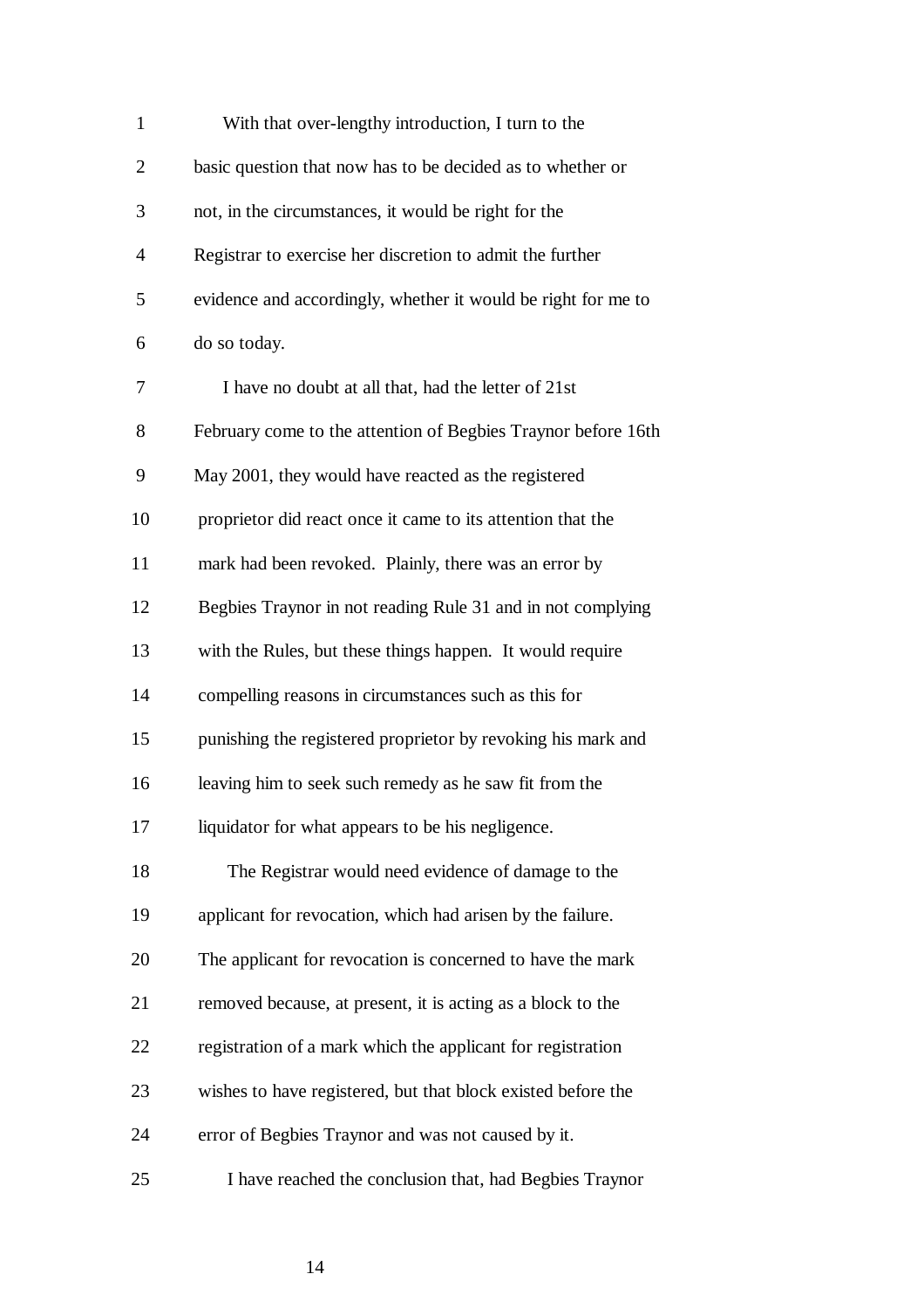| $\mathbf{1}$   | sought to lodge the evidence of Mr. Watkins prior to the 16th    |
|----------------|------------------------------------------------------------------|
| $\overline{2}$ | May 2001 and applied for an extension of time, the Registrar     |
| 3              | would have been entirely correct in exercising her discretion    |
| $\overline{4}$ | to permit that evidence to be adduced. Indeed, I can see no      |
| 5              | grounds for refusing the exercise of discretion, subject of      |
| 6              | course, to the question of costs.                                |
| 7              | In those circumstances, I am now standing in the shoes           |
| 8              | of the Registrar and I can see no reason why I should not        |
| 9              | exercise that discretion.                                        |
| 10             | Accordingly, I propose to set aside the decision of              |
| 11             | 16th May, to extend the time for service of the evidence in      |
| 12             | accordance with Rule $31(2)$ , to today. I shall grant to the    |
| 13             | applicant for revocation an extension of time of three           |
| 14             | months, in which to consider the evidence of Mr. Watkins and     |
| 15             | in which to file such evidence as it may consider necessary      |
| 16             | to support the grounds of non-use and obviously to send a        |
| 17             | copy thereof to the proprietor.                                  |
| 18             | That leaves the question of costs. Ms. McFarland?                |
| 19             | MS. McFARLAND: Sir, I think it would be difficult for my clients |
| 20             | to resist a costs award on a usual basis of the scale of         |
| 21             | charges in favour of the Registrar, who has had to appear        |
| 22             | today. I would gently resist any award of costs to my            |
| 23             | learned friend, Mr. Krause, on the basis that really this was    |
| 24             | a matter of an ex parte appeal, but really, sir, I have          |
| 25             | little to say. We had to make this application because of        |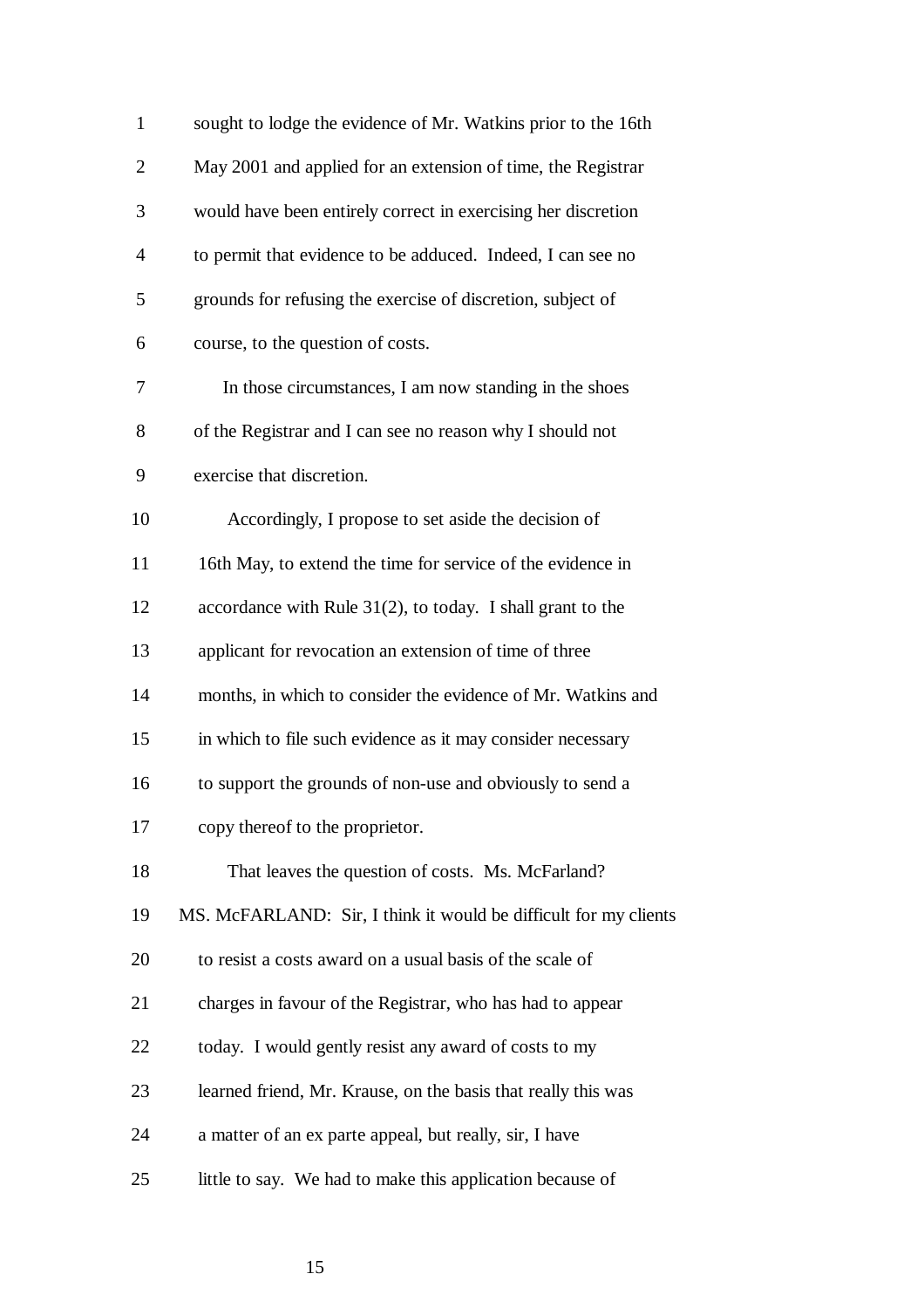|  |  | problems with either nobody, i.e. the Post Office, or perhaps |  |
|--|--|---------------------------------------------------------------|--|
|  |  |                                                               |  |

2 with Begbies Traynor's internal system.

|  |  | THE APPOINTED PERSON: No, you had to make the application, |  |  |
|--|--|------------------------------------------------------------|--|--|
|--|--|------------------------------------------------------------|--|--|

- 4 Ms. McFarland, because Begbies Traynor failed to comply with
- 5 Rule 31(2). That was the cause of the problem.
- 6 MS. McFARLAND: Yes.

7 THE APPOINTED PERSON: Why should it be on the scale?

- 8 MS. McFARLAND: Sir, there are no exceptional circumstances to
- 9 take it off the scale. Off the scale cases, in my respectful
- 10 submission, are where there has been some wilful neglect or
- 11 deliberate act that has caused costs to be incurred. If you
- 12 like, it would be akin to a wasted costs situation. That has
- 13 not been the case here. Although it may be said that Begbies
- 14 Traynor had not read the Rules, they had complied with
- 15 service of the counter-statement and the Form TM8 within time
- 16 and had offered assistance and so on, through the two letters
- 17 that you referred to.
- 18 THE APPOINTED PERSON: I should say I will change the decision in
- 19 respect of that letter. I suddenly realised, when going
- 20 through the file, that there was the letter of 7th.
- 21 Therefore, you will have the decision slightly altered in
- 22 that respect. Thank you very much. Mr. Krause?
- 23 MR. KRAUSE: On the one point of this being essentially an ex
- 24 parte matter, in the grounds of appeal, as originally
- 25 submitted, the ex parte element certainly was a large part of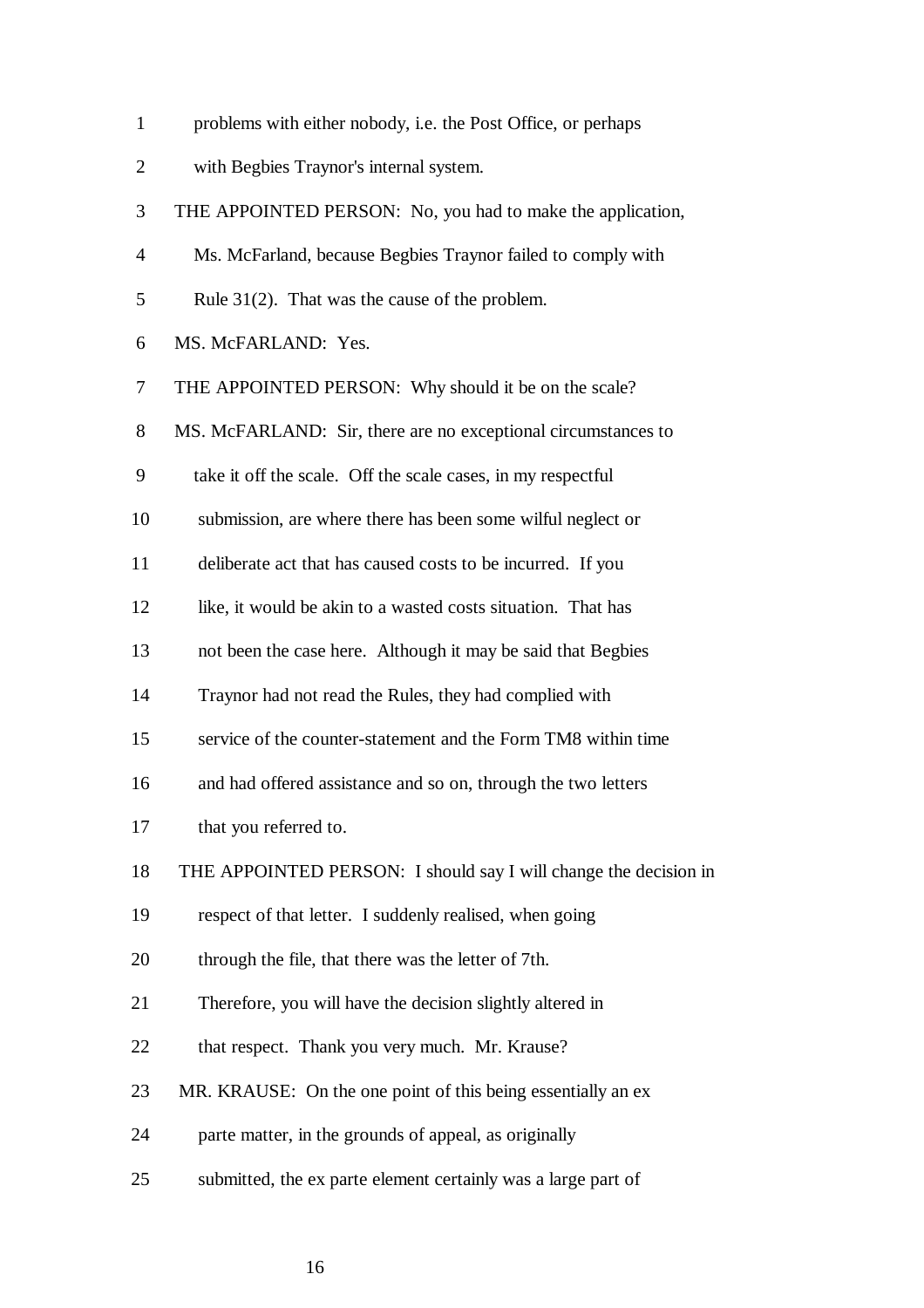| $\mathbf{1}$   | that. As I made clear at the outset, we were prepared to      |
|----------------|---------------------------------------------------------------|
| $\overline{2}$ | accept the Hearing Officer's comments and leave the matter    |
| 3              | very much up to yourself, sir, to decide. There is, in the    |
| $\overline{4}$ | grounds of appeal, an inter partes element, in that we had to |
| 5              | be prepared to defend our application for revocation from     |
| 6              | paragraphs 10 onwards. There is pleading there that           |
| 7              | challenges the sufficiency of the Form TM26 and the statement |
| 8              | of case that was submitted. I think that that does need to    |
| 9              | be considered here.                                           |
| 10             | Another point I would ask you to consider as well, sir,       |
| 11             | is that these proceedings arose out of a lack of any response |
| 12             | whatsoever to correspondence that we sent, merely asking for  |
| 13             | consent. We did, in our correspondence, indicate that we      |
| 14             | were aware that there might be difficulties in getting a      |
| 15             | response from a company that was in receivership; we received |
| 16             | no reply to that. Thus, in that vacuum we were left with no   |
| 17             | response but to file this application for revocation, in      |
| 18             | order to remove the trade mark registration. From the         |
| 19             | applicant for revocation's point of view, we end up at this   |
| 20             | appeal before you through no fault of their own.              |
| 21             | THE APPOINTED PERSON: Yes. Thank you. Mr. Knight?             |
| 22             | MR. KNIGHT: Sir, I will not be seeking costs. The Registrar   |
| 23             | will regard this as an inter partes matter between the        |
| 24             | parties. I am here merely to seek to be helpful to this       |
| 25             | tribunal, no more than that.                                  |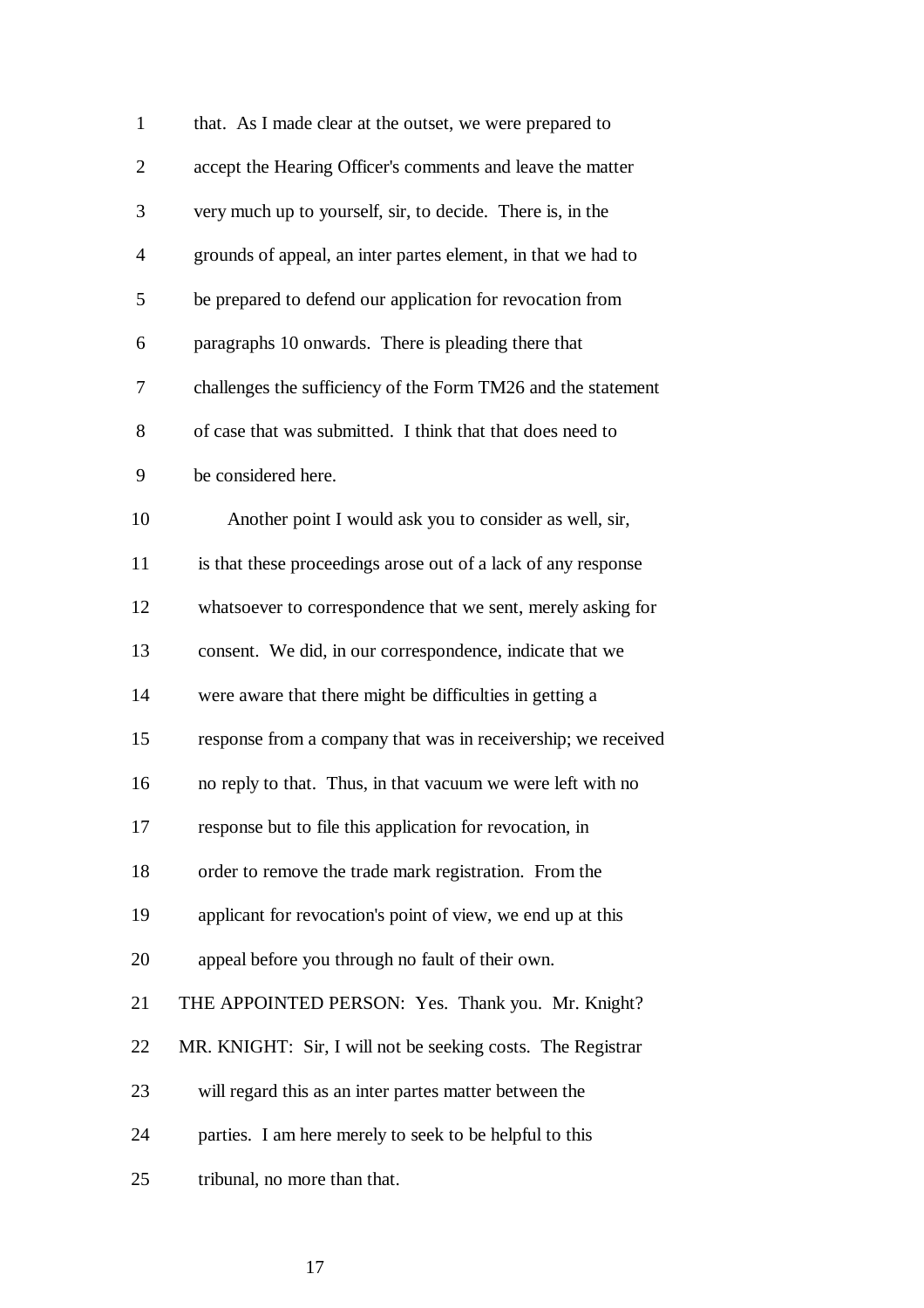| $\mathbf{1}$   | THE APPOINTED PERSON: You may tell the Registrar, with my      |
|----------------|----------------------------------------------------------------|
| $\overline{2}$ | compliments, that I think she is being exceedingly generous,   |
| $\mathfrak{Z}$ | but there you are. If you are not seeking costs, you will      |
| $\overline{4}$ | not get them.                                                  |
| 5              | So far as costs are concerned, this is an inter partes         |
| 6              | appeal. It is a case where, although the registered            |
| $\tau$         | proprietor has succeeded in setting the decision aside, it     |
| 8              | was through no fault whatever of the applicant for revocation  |
| 9              | that the decision was made. Mr. Krause, who has appeared       |
| 10             | before me today, has not taken any point on behalf of the      |
| 11             | applicant for revocation that should not have been taken. He   |
| 12             | has assisted me in reaching what I did not find to be an easy  |
| 13             | conclusion. I think it is entirely right that the applicants   |
| 14             | for revocation should not be out of pocket as a result of the  |
| 15             | failures of the registered proprietors' advisors. I do not     |
| 16             | believe it will make a lot of difference in this case whether  |
| 17             | I stick to the scale of costs or I award the applicants for    |
| 18             | revocation a sum which is not to exceed the sum they have      |
| 19             | actually incurred.                                             |
| 20             | What I propose to do is to order that the registered           |
| 21             | proprietors do pay to the applicants for revocation such       |
| 22             | costs as have been incurred by Haseltine Lake. Such costs,     |
| 23             | however, should not to exceed the sum of $\mu$ 900, which as I |
| 24             | understand it, in relation to proceedings commenced before     |
| 25             | 22nd May 2000, is the maximum sum allowed for the preparation  |